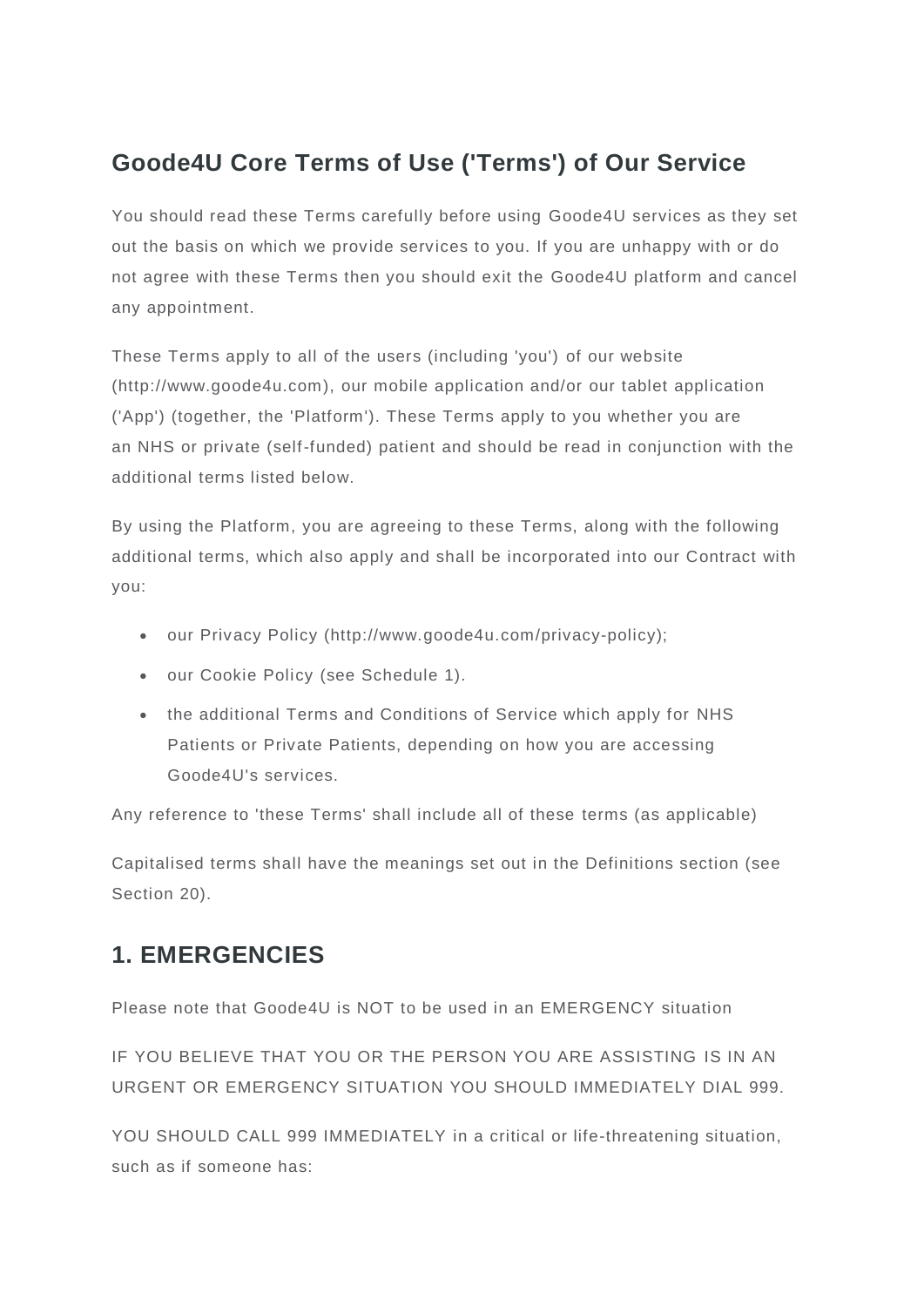- difficulty breathing;
- severe bleeding and it can't be stopped;
- severe chest pain;
- a severe allergic reaction;
- severe burns or scalds;
- loss of consciousness;
- major trauma such as the result of a serious road traffic accident, a stabbing, a shooting, a fall from height or a serious head injury; or
- acute confused states and fits which aren't stopping,

or if you believe someone is having a heart attack or stroke.

# **2. WHO WE ARE AND HOW TO CONTACT US**

Who we are. The Platform is owned and operated by Goode4U Limited ('Goode4U', 'our', 'us' or 'we'), a company registered in England (company number 7371732).

Goode4U is regulated by the Health Care Professionals Council ('HCPC'). The HCPC is the independent regulator of all health care professionals in England.

How to contact us. To contact us, please email info@goode4u.com.

We may contact you by email to the email address provided in your Account, by written communication to the postal address provided in your Account or by a general notice on the Platform.

# **3. OUR SERVICES**

What Services do we offer? Goode4U offers a Platform which enables you to connect online, in real time, to Practitioners.

Each of the Practitioners is registered with the Chartered Society Of Physiotherapists (CSP) and is an independent professional.

Our Platform is available to you if you are in the United Kingdom (i.e. England, Wales, Scotland and Northern Ireland). We do not represent that any content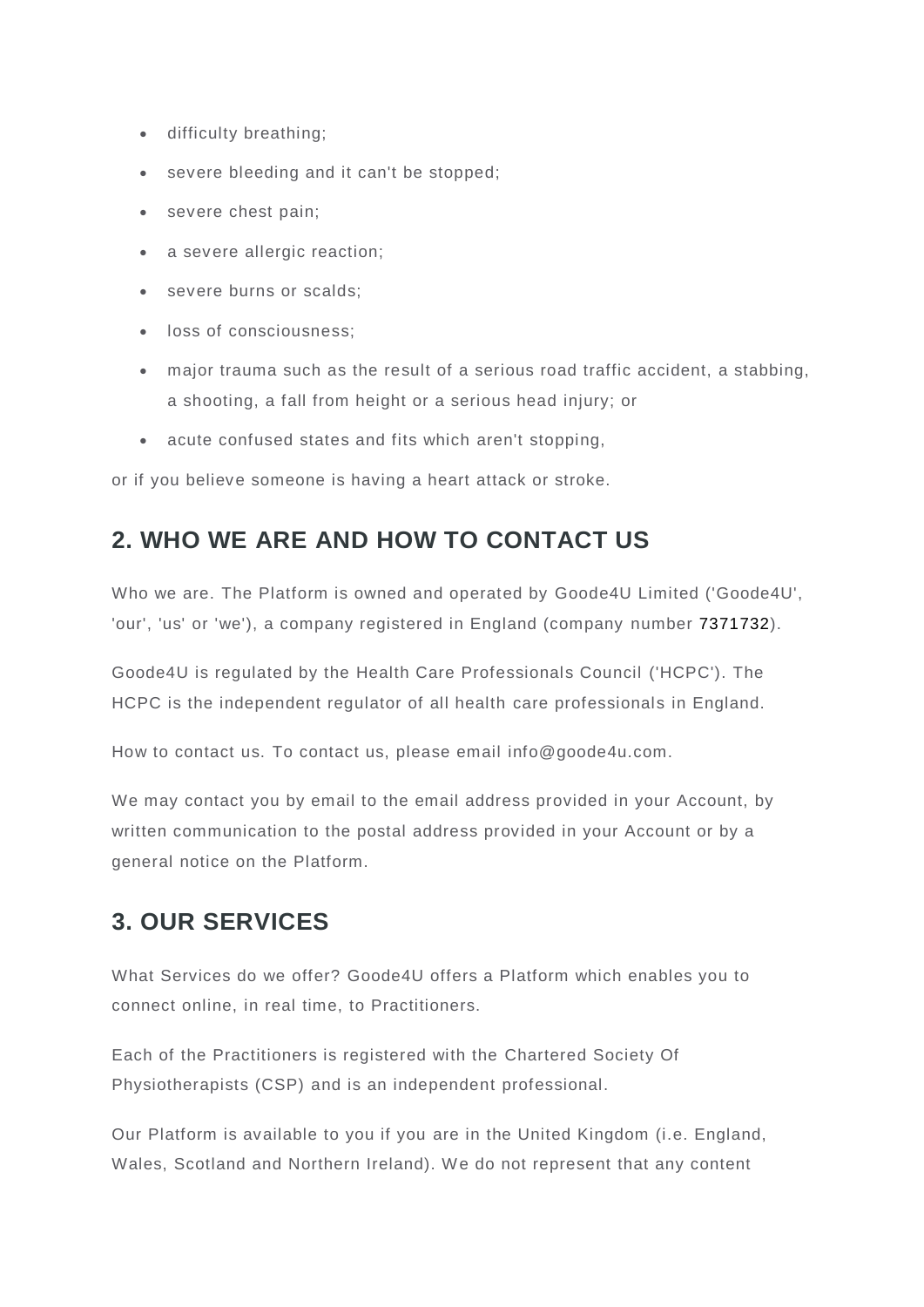available on or through the Platform is appropriate for use or available outside the United Kingdom

You can use the Platform in order to:

- book an appointment for an online consultation with a Practitioner via the Platform ('Appointment');
- obtain qualified and professional medical advice from the Practitioner and related administrative services including referrals and sick notes; and
- if agreed with the Practitioner during the Appointment, and where supported by Goode4U, you may also obtain prescriptions for certain medication(s),

(each a 'Service' or together the 'Services').

Appointments are subject to availability. Appointment times are subject to change and are only made available to you at our sole discretion.

In the event that:

- you require medical advice and you are unable to access Goode4U for whatever reason;
- there are no Appointments available to suit your requirements;
- you miss an Appointment for whatever reason;
- you lose connection to the Platform during an Appointment; or
- your Appointment is cancelled, including as a result of a Practitioner being unavailable,

it is your sole responsibility to either book an alternative Appointment with us or seek appropriate alternative medical advice from alternative service providers (e.g. your NHS GP practice if you are registered with one).

Sessions. A 'Session' is a ten-minute block of time, during which you can have a consultation with a practitioner via the Platform

Booking an Appointment in advance. You can choose to book a number of Sessions in advance, which we refer to as an 'Appointment'. The maximum number of consecutive Sessions that you can book in advance at any time is two (i.e. a 20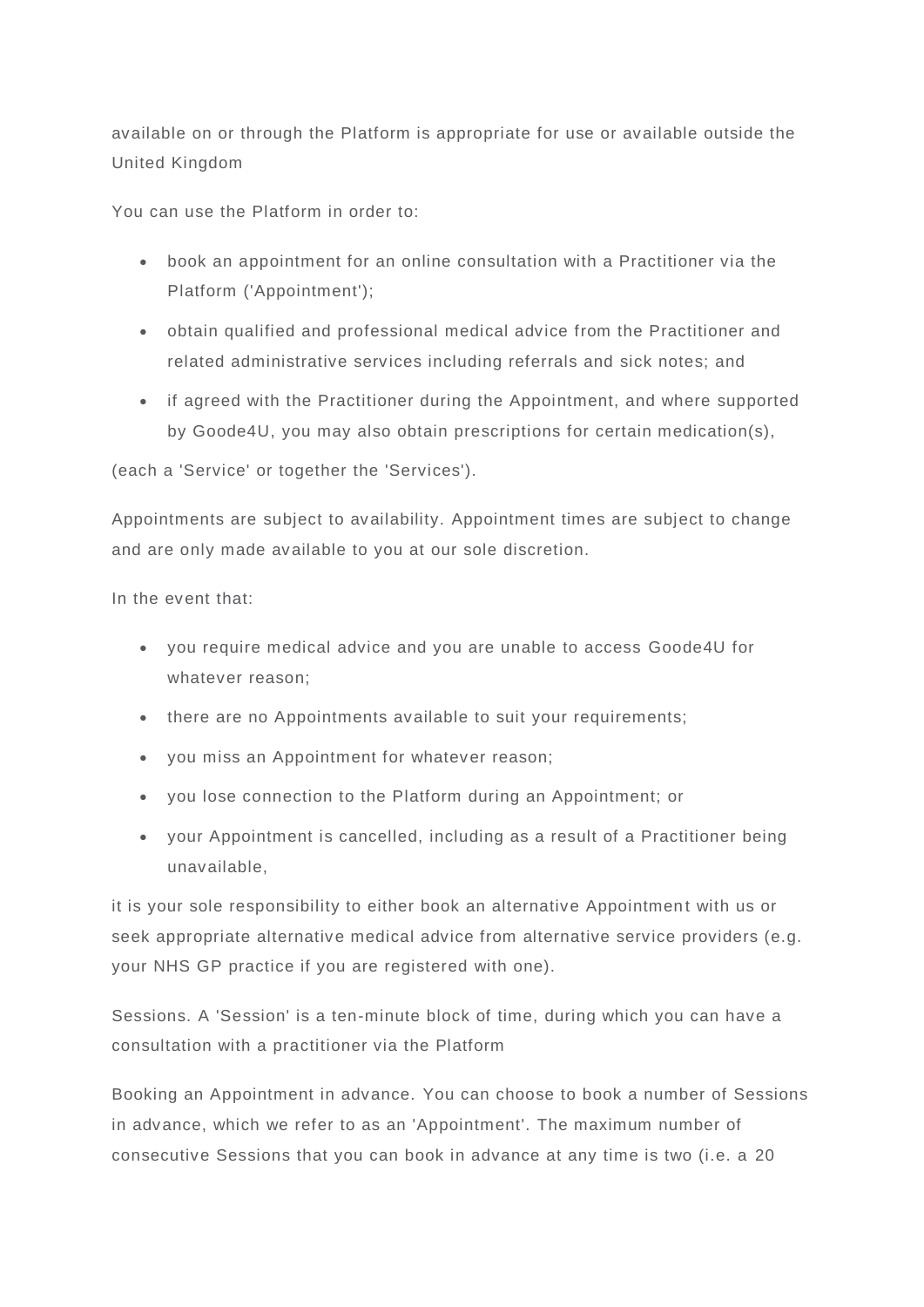minute Appointment). You can request an Appointment on your chosen date and time (subject to availability) via the Platform.

Confirmation of Appointments. After you have requested an Appointment via the Platform you will be sent written confirmation of the Appointment in the form of an email. If you do not receive such confirmation within twenty four (24) hours of requesting your Appointment (or, in the case of same day Appointments, within four (4) hours of the start of your intended Appointment) please contact us (see Section 2) to check we have received your booking request.

Your right to make a change to an Appointment once booked. If you wish to make a change to the date or time of your Appointment you should do this via the Platform as soon as possible. We will let you know if the change is possible. If it is possible we will let you know about any changes to the date or time of your Appointment or anything else which would be necessary as a result of your requested change and ask you to confirm whether you wish to go ahead with the change. If we cannot make the change or the consequences of making the change are unacceptable to you, you may want to cancel your Appointment.

Our duty if we make changes to an Appointment once booked. We will advise you by email as soon as possible if we have to amend, change or cancel any Appointment that you have booked.

Same Day Appointments. If you want a consultation as soon as possible on the same day, you will need to check for any available Sessions via the Platfo rm. The waiting time and all other time estimates provided and/or published on the Platform are based on our system's best estimates having reviewed live activity and usage statistics. You accept that the waiting time and all other time estimates are provided as a guide only and do not guarantee provision of the Services, or that a connection with a Practitioner will be made within certain parameters, within a given time period or at all. You accept that we will not refund fees based on waiting times or any other time estimates being inaccurate.

Prescription services. Goode4U does not offer a prescription provision or fulfilment service. Prescriptions will only be issued by Practitioners where it is appropriate, legal and responsible in the circumstances and as the result of discussion and mutual agreement between you and the Practitioner.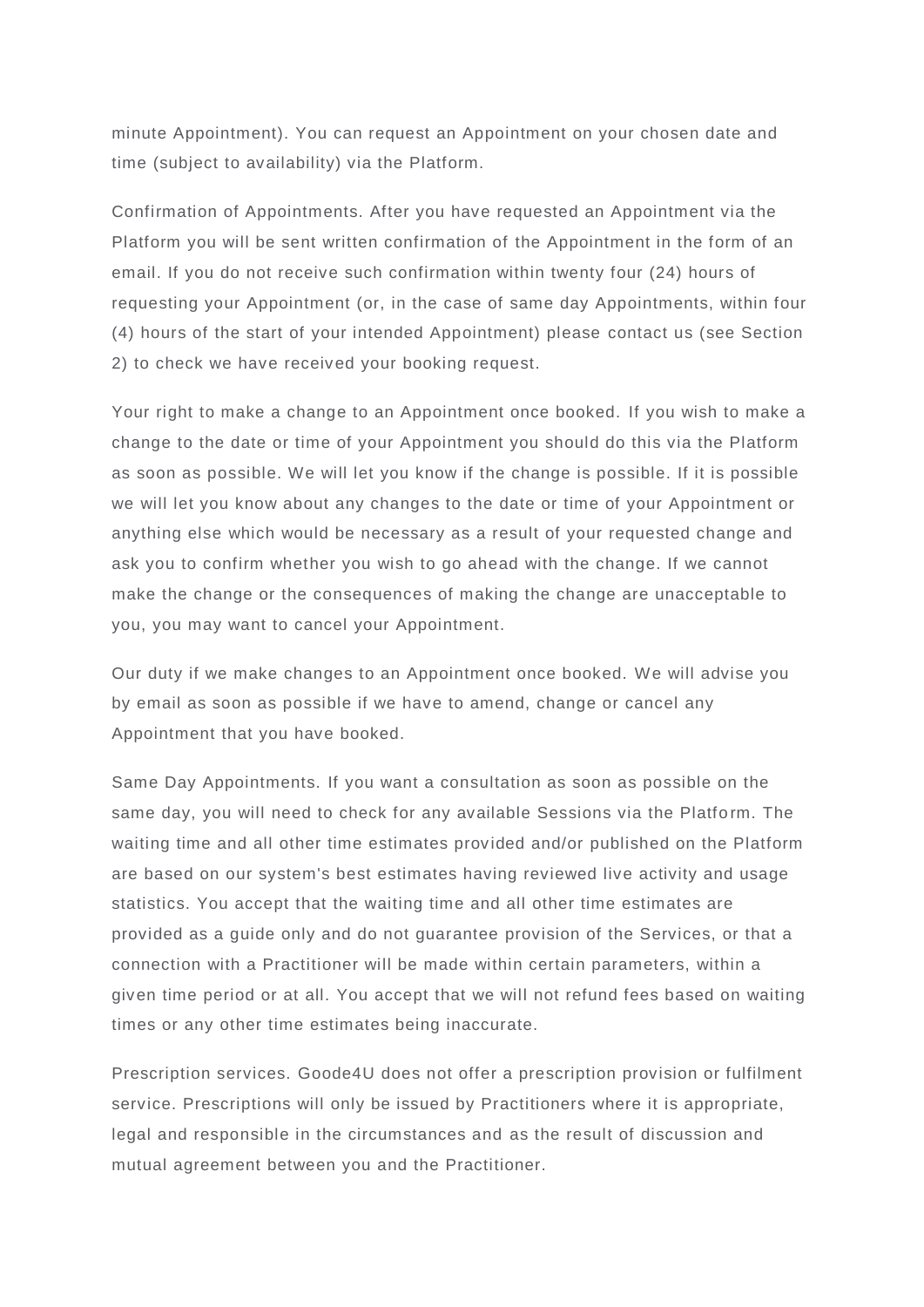Practitioners and choice. You may not be able to choose the Practitioner for your Appointment unless we make this option available to you on the Platform, which we may do from time to time at our sole discretion. We do not make any guarantee whatsoever as to the availability of any single Practitioner at any time.

We do not make any representation nor give any warranties regarding any Practitioners' training, qualifications or skill, although we do, as required by the CQC and UK law, make appropriate checks to ensure that each Practitioner has a current and valid registration with the GMC and a right to practice in the UK.

## **4. SAFE USE OF THE SERVICES**

To ensure you are able to use the Platform and Services safely and in accordance with these Terms, you must:

- provide full and accurate information about your medical history and current symptoms (to the Practitioner during an Appointment and by uploading relevant information to the Platform, as applicable). Failure to provide full information may impact on our ability to provide the Services and the ability of the Practitioner to make a full assessment of your health and care needs;
- comply with our Fair Usage Policy (see Schedule 1, below) at all times;
- not use the Services for any inappropriate purposes (including, without limitation, to obtain clinically inappropriate prescriptions);
- follow instructions given to you on the Platform and/or by a Practitioner;
- follow instructions on any medicine or healthcare product recommended to you on the Platform and/or by a Practitioner;
- seek further medical advice if you have any concerns about the information given to you on the Platform and/or by a Practitioner or if your condition changes; and
- seek immediate medical assistance if you suffer adverse or unexpected effects of any treatment, medicine or healthcare product recommended to you on the Platform and/or by a Practitioner. Please see Emergencies (see Section 1).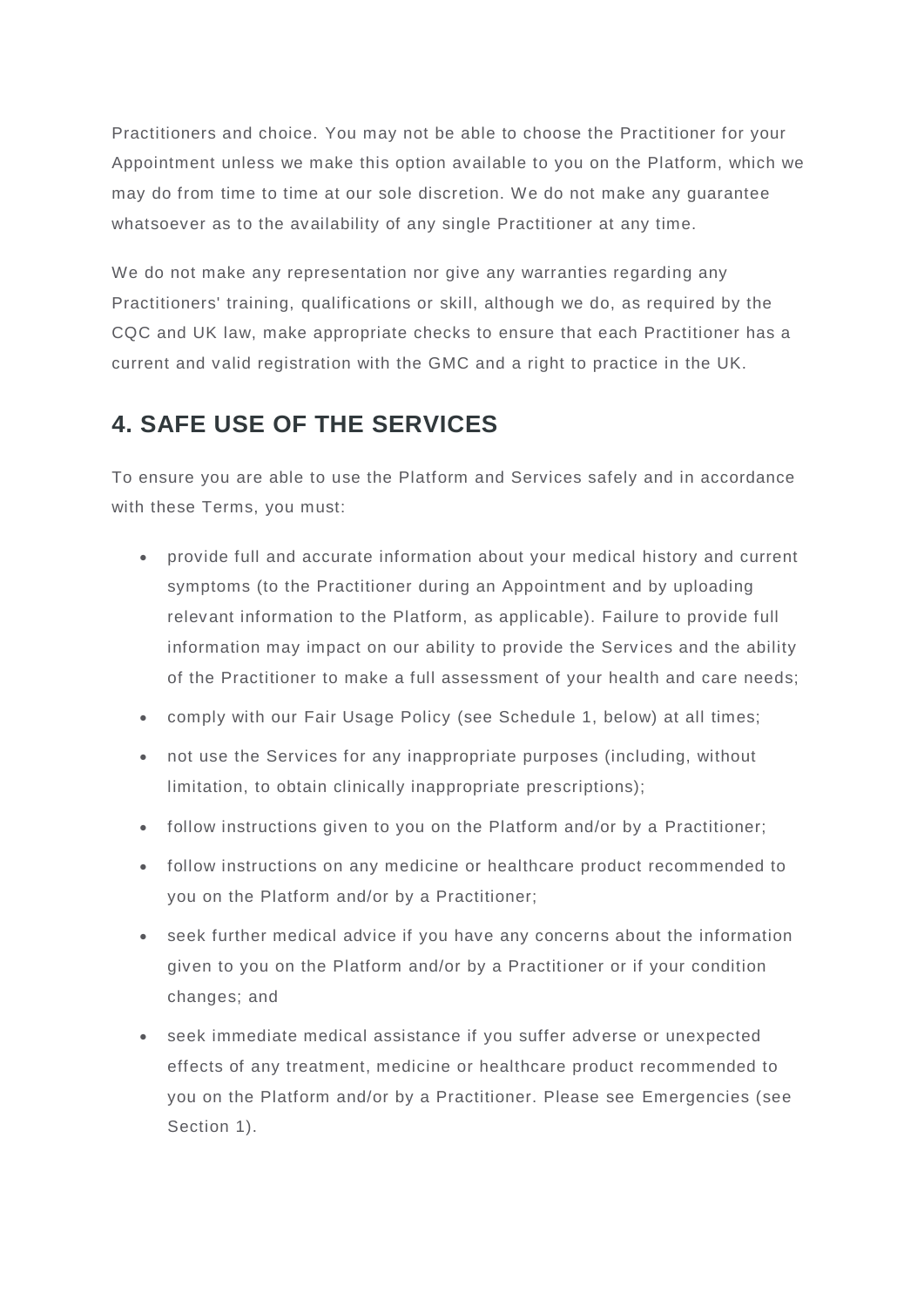# **5. PRESCRIPTIONS, LETTERS AND SICK NOTES**

To request a prescription, letter or sick note, you must do this in -consultation (during a live Session) with a Practitioner. This is the only means of requesting a prescription, letter or sick note on the Platform.

#### **Contents**

You understand and accept that each Practitioner, at their sole discretion, creates prescriptions, letters and sick notes via the Platform based on their own professional judgement and legal obligations. You understand and accept that that the content of such items is individual, based on information you provide to the Practitioner and your presentation at the time of your consultation. As such, the contents of any prescription, letters or sick note may vary; the precise nature of the content shall be at the sole discretion of the Practitioner and you agree to hold harmless Goode4U, its employees, officers, directors, agents and affiliates from any claim that may arise as a result of the contents of such items. You must not tamper with the content of any such prescriptions, letters or sick notes (to do this would be a criminal offence). You understand and accept that there is no guarantee that such prescriptions, letters or sick notes will contain the content you desired, hoped for, expected, were informed of, understood or believed they would contain.

#### **Lost prescriptions, letters or sick notes**

If you lose a prescription, letter or sick note, a copy of the relevant document may be issued, subject to the prescribing Practitioner agreeing to re-issue the document. You understand and accept that there is no guarantee that a Practitioner will agree to re-issue any document. In the event that the Practitioner re-issues your lost prescription, letter or sick note, you understand and accept y ou will be charged in accordance with the current cost for a 'Copy'. In order to request a prescription, letter or sick note previously issued via the Platform to be re -issued please go to your Account or Contact Us (see Section 2).

#### **Delivery by email**

You understand and accept that documents sent by email are deemed to have been sent to you once the Platform marks the email containing the document as 'correct' and 'sent', including time and date stamping that prescription for our records. You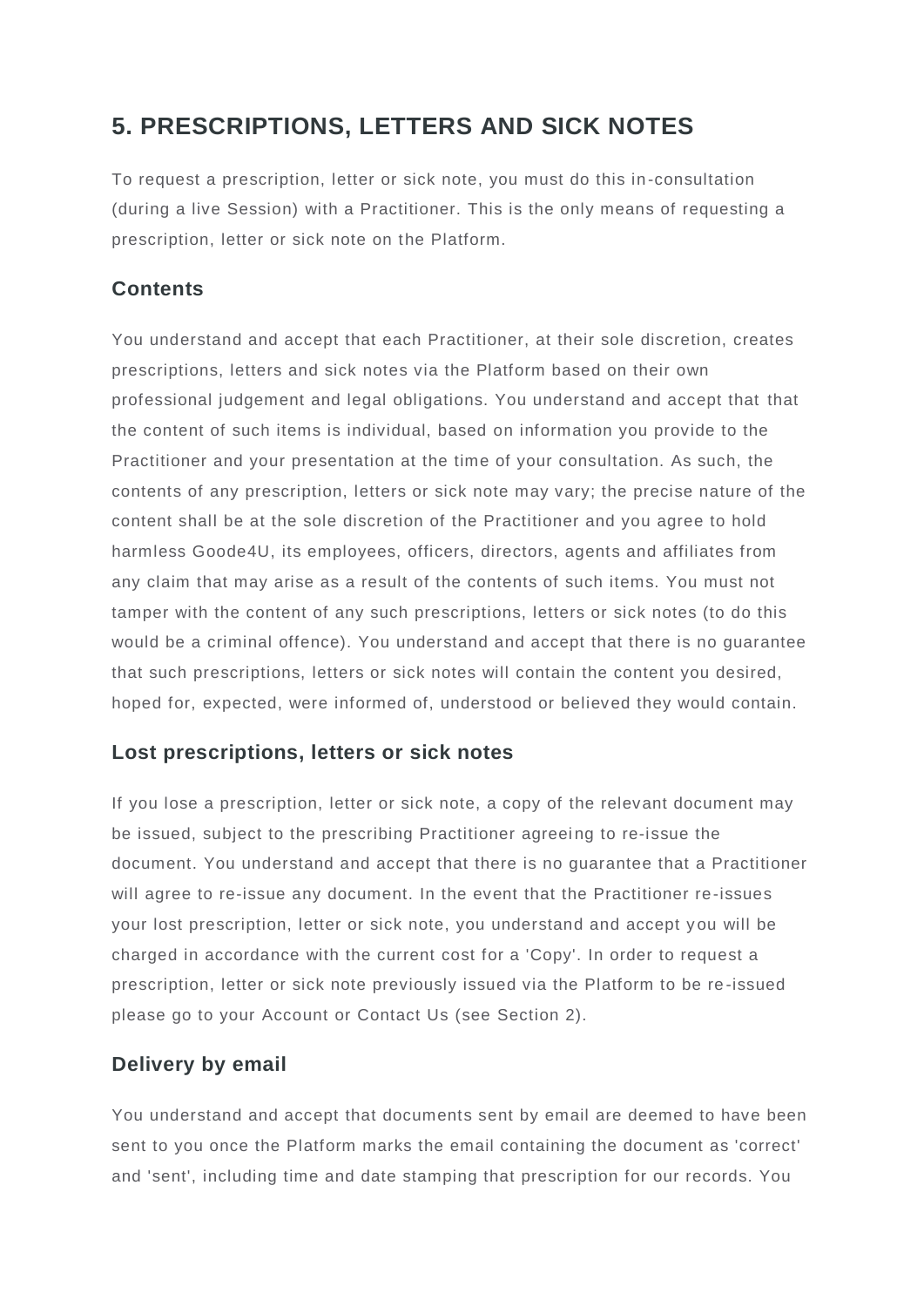understand and accept such records shall be accepted by you as proof that we have sent the document and fulfilled our obligation to provide the same.

You understand and accept that we are not responsible for the spam, junk or mail receipt prevention tactics of your email service provider/host, which may for whatever reason outside of our control filter emails from us away from your inbox. In such instances you understand and accept that you must take such issues up with your email provider and not us.

We enable access to documents delivered via email using a pass-code, for data security reasons. This pass-code will be messaged to the mobile phone number you have registered to your Account. Such pass-codes are issued by us and only valid (in the sole opinion of Goode4U) pass-codes will grant access to a document. You understand and accept that our pass-codes expire 30 days after their delivery and you will no longer be granted access to that document unless you request a new code and we, at our discretion, agree to provide such a code. You agree that we may charge you a reasonable administration fees for providing you with an additional pass-code.

If you do not contact us (see Section 2) and inform us of an issue, we will deem documents by email to have been received by you within twenty-four (24) hours of us marking them as sent.

Once we have issued your prescription to you please follow the instructions in the accompanying email. You understand and accept that you shall ensure that you forward the email that you receive from us with the prescription attached (without attempting to make or making any alteration to the contents of the email) to the pharmacy that you wish to have the prescription fulfilled at.

# **6.CONNECTIVITY**

For details of the technical requirements to access and use the Services, please see Connectivity.

# **7. YOUR GOODE4U ACCOUNT**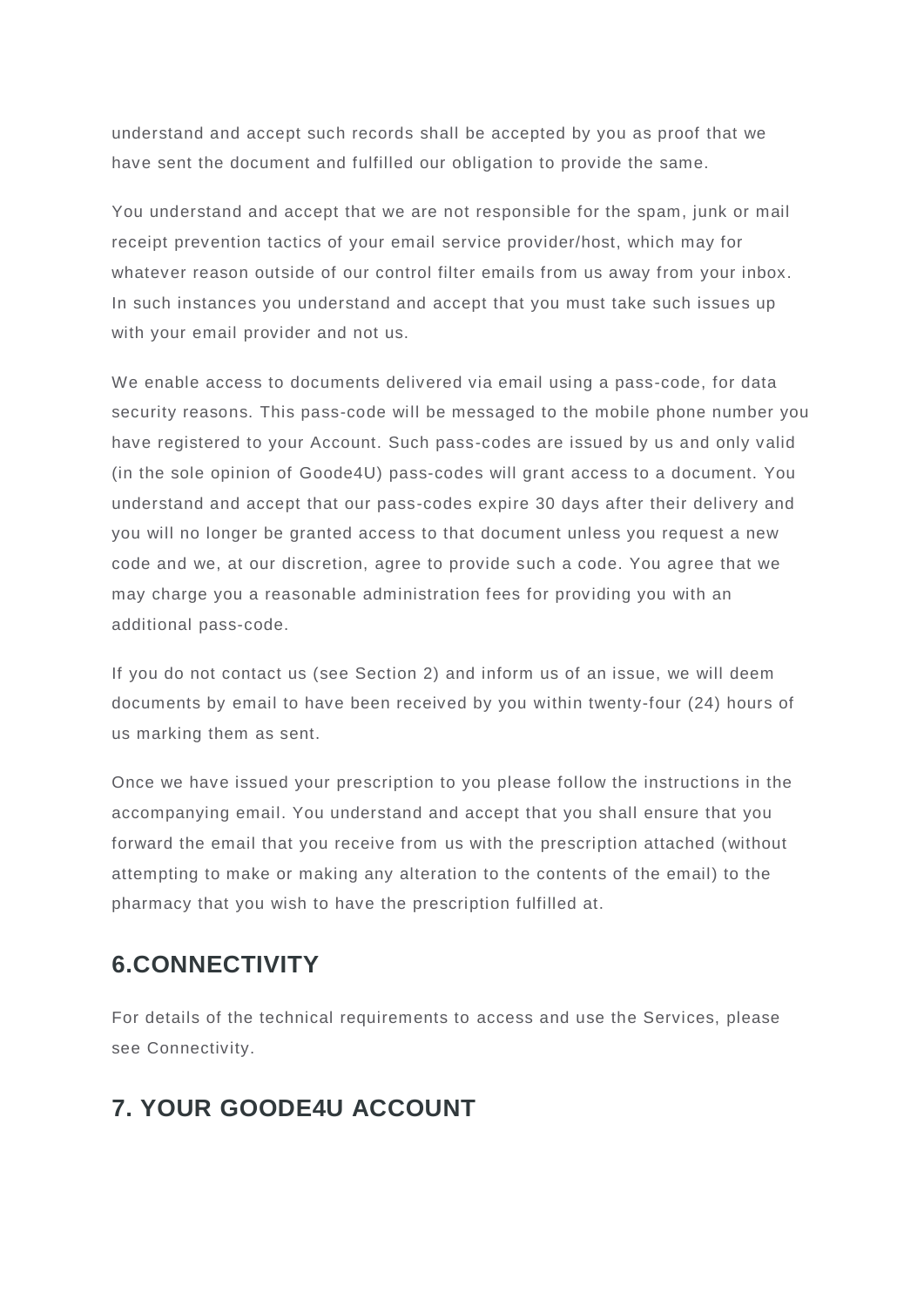Registration requirements. In order to register for an account via the Platform ('Account') and the Services you represent and warrant that you:

- are at least eighteen (18) years of age or in the company of a responsible adult; and
- have capacity to accept and agree to these Terms.

Register an Account on the Platform. To register with us you are required to provide accurate and complete information, including your first and la st name, email address, postal address, mobile telephone number (you are not permitted to use landline numbers in place of a mobile telephone number) and any other information that we specifically request. You must keep your Account details up to date at all times. We reserve the right to terminate any Account which (at any time) does not include a valid email address and mobile telephone number (not a landline) on file as part of that individual's Account. Both the email address and mobile telephone number must be stored in the profile for your Account. Please note: this does not affect our conformity with all relevant UK laws regarding the keeping, maintenance and protection of medical/patient records.

Identification Checks / fraudulent Accounts. We may contact you by telephone, post or email to verify identity or other Account information and may request further information from you, which you agree to provide, in order to ensure you have not fraudulently created your Account. If you do not provide this information in the manner requested within seven (7) Working Days of the request, we reserve the right to suspend, discontinue or deny you access to and use of the Platform and Services until the information is provided to our reasonable satisfaction.

Only register one Account to use the Platform. If you use multiple accounts for the Services, this will mean that records of your care may be inaccurate and you may put the safety and quality of your future care at risk.

Third party information that you provide. Where you upload any personal health information to the Platform which you have obtained from a third party health service provider, you warrant that such information is provided lawfully and has not been tampered with.

Keep your log-in details confidential. If you choose, or you are provided with, a user identification code, password or any other piece of information as part of our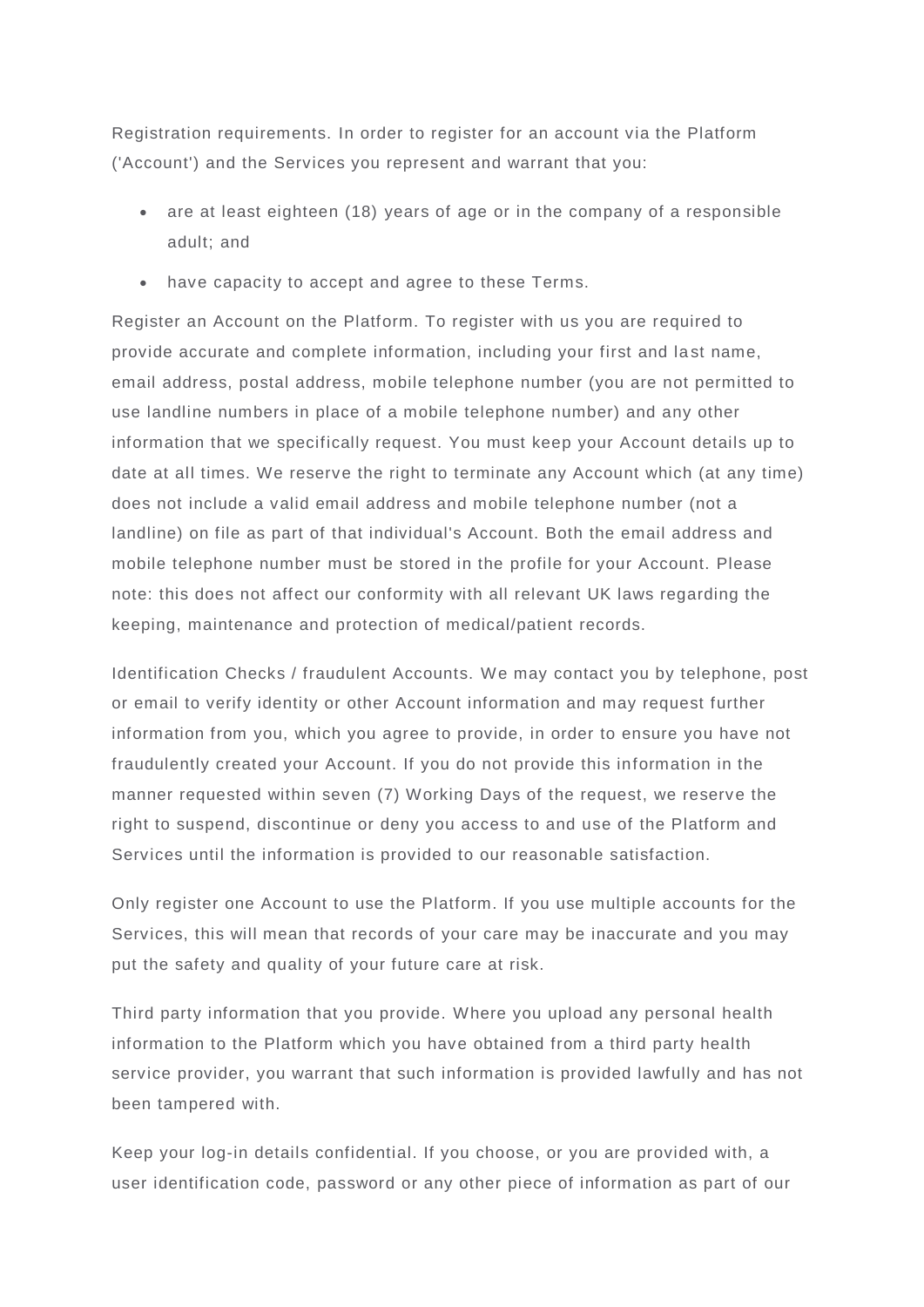security procedures, you must treat this as confidential. You must not disclose it to any third party. If you know or suspect that anyone other than you knows your user identification code or password, you must promptly Contact Us (see Section 2).

Responsibility for your Account. You are solely responsible for all activity that occurs on your Account and you must notify us immediately if you become aware of any unauthorised use of your Account or if your login details are lost or stolen. We shall not be liable for any losses that you incur as a result of any unauthorised use of your Account.

We may monitor use. We reserve the right to monitor your use of the Platform and/or Services and to disable any user identification code or password, whether chosen by you or allocated by us, at any time, if in our reasonable opinion you have failed to comply with any of the provisions of these Terms or if we suspect any unauthorised use or misuse of the Platform and/or Services.

## **8. HOW WE MAY USE YOUR PERSONAL INFORMATION**

For further information about how we use your personal information please see our privacy policy (https://www.goode4u.com/privacy-policy).

Electronic Medical Records. Your Goode4U electronic medical record ('EMR') is created for you to document (by way of consultation with a Practitioner only), store and access your personal health information online, including:

- medical history;
- current health conditions;
- symptoms;
- complaints;
- allergies; and
- medications,

and for your Practitioner to record the results of his or her consultations with you in accordance with his or her obligations under applicable UK law. Your Practitioner will attach to your EMR any information provided or collected as part of an Appointment (which we may supplement with documents to be reviewed in the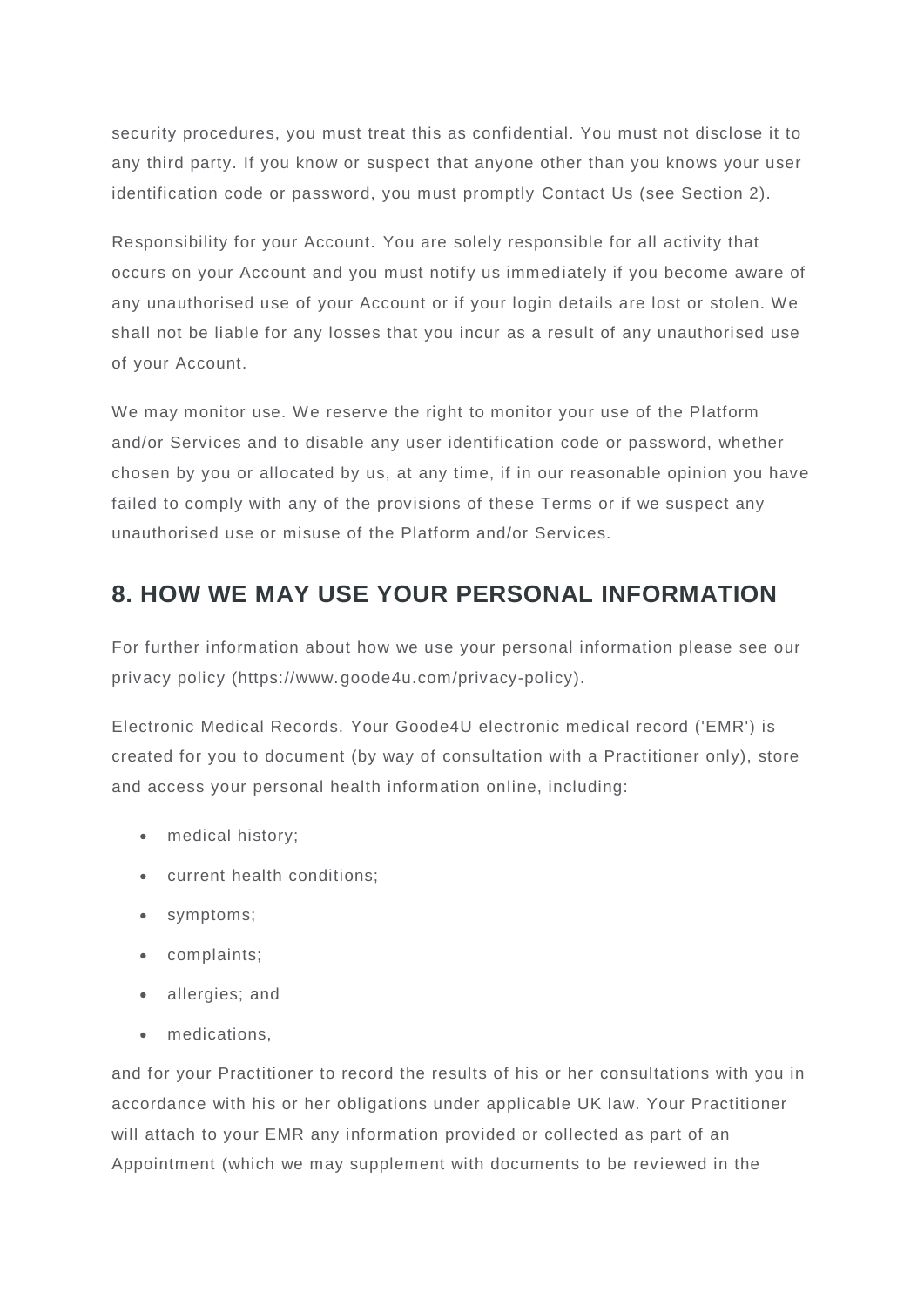consultation though the Practitioner will not be able to directly save or add images/documents)). You will be able to share images with the Practitioner as part of the chat function in the consultation but these images will not then automatically be saved onto your records on the Platform. If you want a particular detail added to your EMR it is your responsibility to express this to your Practitioner during an Appointment. By using the Platform, you agree that Goode4U and the Practitioners shall be permitted to use your EMR for the purposes of providing the Services and facilitating your care. Such use shall always be in compliance with applicable law and our Privacy Policy (https://www.goode4u.com/privacy-policy).

If you would like a copy of your Goode4U EMR, you can request them for free by logging into your Account and 'Releasing Your Notes'. We recommend that you do this periodically so that they can share this information with other medical service providers and medical insurers.

Information Resources (Opt-in). By registering on the Platform and then providing "opt-in" consent to receive information resources and/or marketing communications, you are agreeing to the receipt of offers, promotions, surveys, newsletters and other information regarding medical and health -related topics, which may include links to other related websites.

If you do not wish to receive such communications, you may opt-out at any time by going to Account and selecting My Details and "Communication Preferences".

#### **Recording Appointments.**

You are not permitted to make any form of recording of any Appointment yourself.

### **9. WE MAY MAKE CHANGES TO THESE TERMS**

We may amend these Terms from time to time. Every time you wish to use our Platform, please check these Terms to ensure you understand the Terms that apply at that time. If we make any material changes to these Terms, we will try to give you reasonable notice prior to the change becoming effective. Any change will be effective immediately when the revised Terms are posted on the Platform. You should stop using the Platform if you do not agree to any changes.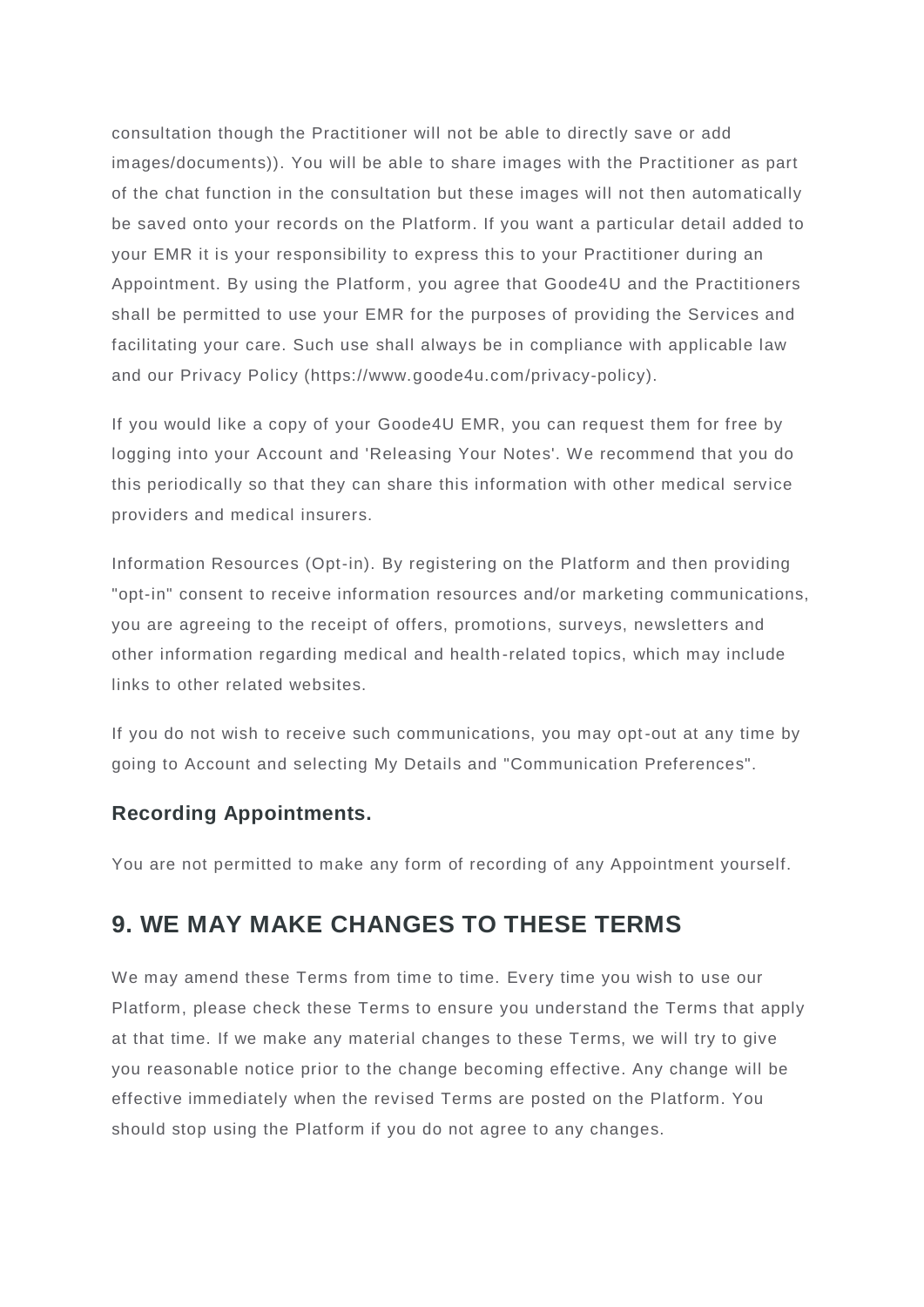These Terms were most recently updated in September 2019. To obtain an historic version of these Terms please Contact us (see Section 2). We recommend that you print and keep a copy of these Terms.

## **10. WE MAY MAKE CHANGES TO THE PLATFORM AND/OR THE SERVICES AND/OR UPDATE THE APP**

We may update and/or make changes to the Platform and/or the Services from time to time, for example, to reflect changes in your needs and/or our business priorities, security updates or any legal or regulatory changes. We will try to give you reasonable notice of any major changes in advance. If you are not happy with the proposed changes, then you may contact us (see Section 2) to terminate our contract with you.

We may make updates to the App available to you from time to time which may for example contain vital security updates. We therefore recommend that you regularly update the App if you have downloaded a version of it to your own device, in order to take advantage of the improvements and fixes made by these updates. You may need to update the App if you have downloaded a version of it to your own device in order to continue to use the Services and you may have to accept a new version of these Terms when you update the App.

# **11. WE MAY SUSPEND OR WITHDRAW THE PLATFORM**

We do not guarantee that the Platform, or any content on it, will always be available or be uninterrupted. We may suspend or withdraw or restrict the availability of all or any part of the Platform for business and operational reasons, including (without limitation) for technical or security reasons. We will try to give you reasonable notice of any suspension or withdrawal.

If we need to suspend access to the Platform at any time prior to any Appointment that you have already booked, we will notify you in advance (unless the suspension is due to unforeseen circumstances such as emergency maintenance) and arrange a new Appointment for you as soon as possible.

We reserve the right to suspend or terminate your access to the Platform at any time, without notice and without us bearing any liability to you, if we reasonably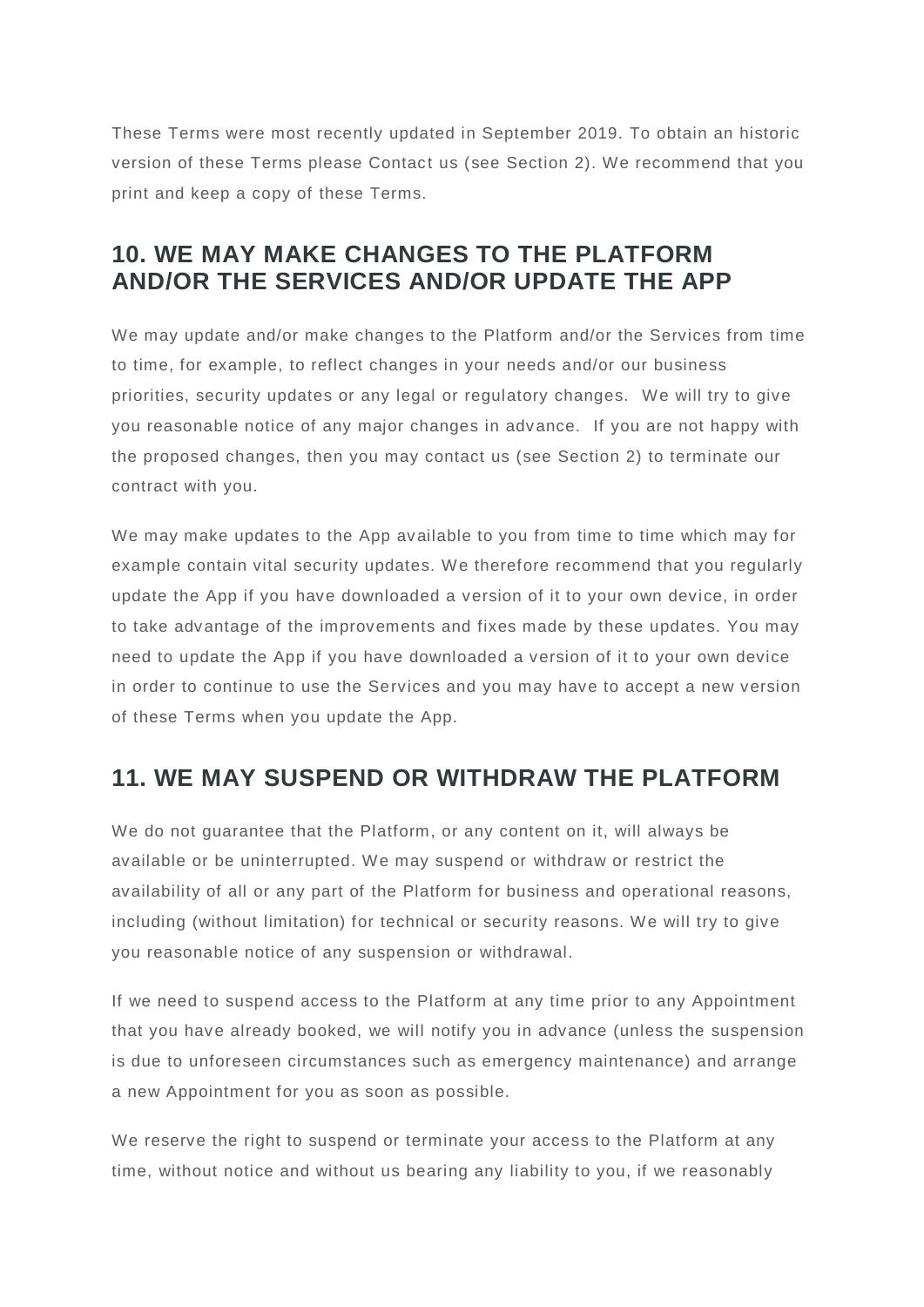believe you have breached any of these Terms. In such circumstances, any Appointments that you have already booked will be cancelled.

### **12. TEMPORARY USE LICENCE GRANTED**

While you are logged into your Account, you are able to use the Platform and the Services for your own personal, non-commercial use only.

You are also granted a licence to download or stream a copy of the App (and any documents provided on or in relation to the Platform or Services) onto your Device and to view, use and display the App on such Device for your own personal, non commercial purposes only. The terms of this licence are set out in the End User Licence Agreement which you must accept when downloading the App.

These are both limited licences and you may not sell, assign, sublicense, grant a security interest in or otherwise attempt to transfer any right in the Platform, create any works based on the Platform or commercially exploit the Platform or the Services in any way. This includes (but is not limited to) selling, reselling, reproducing, duplicating or copying the Platform and/or the Services and the use of any data mining, gathering or extraction tool. Any of these uses will result in your licence being terminated and you will no longer be authorised to use the Platform or the Services.

### **13. PROBLEMS**

Please see out FAQs section on our website for further information about Extended Sessions, Late Arrivals, Missed Appointments and Disruptions.

# **14. DISCLAIMERS**

Medical Disclaimers: You should always seek the advice of a doctor or other qualified healthcare provider regarding any medical concerns (and before starting, stopping or modifying any treatment or medication) even if you have already obtained medical advice via or read relevant material on the Platform.

Goode4U does not quarantee that a video/chat/picture message consultation is the best course of accessing advice or indeed the appropriate course of treatment for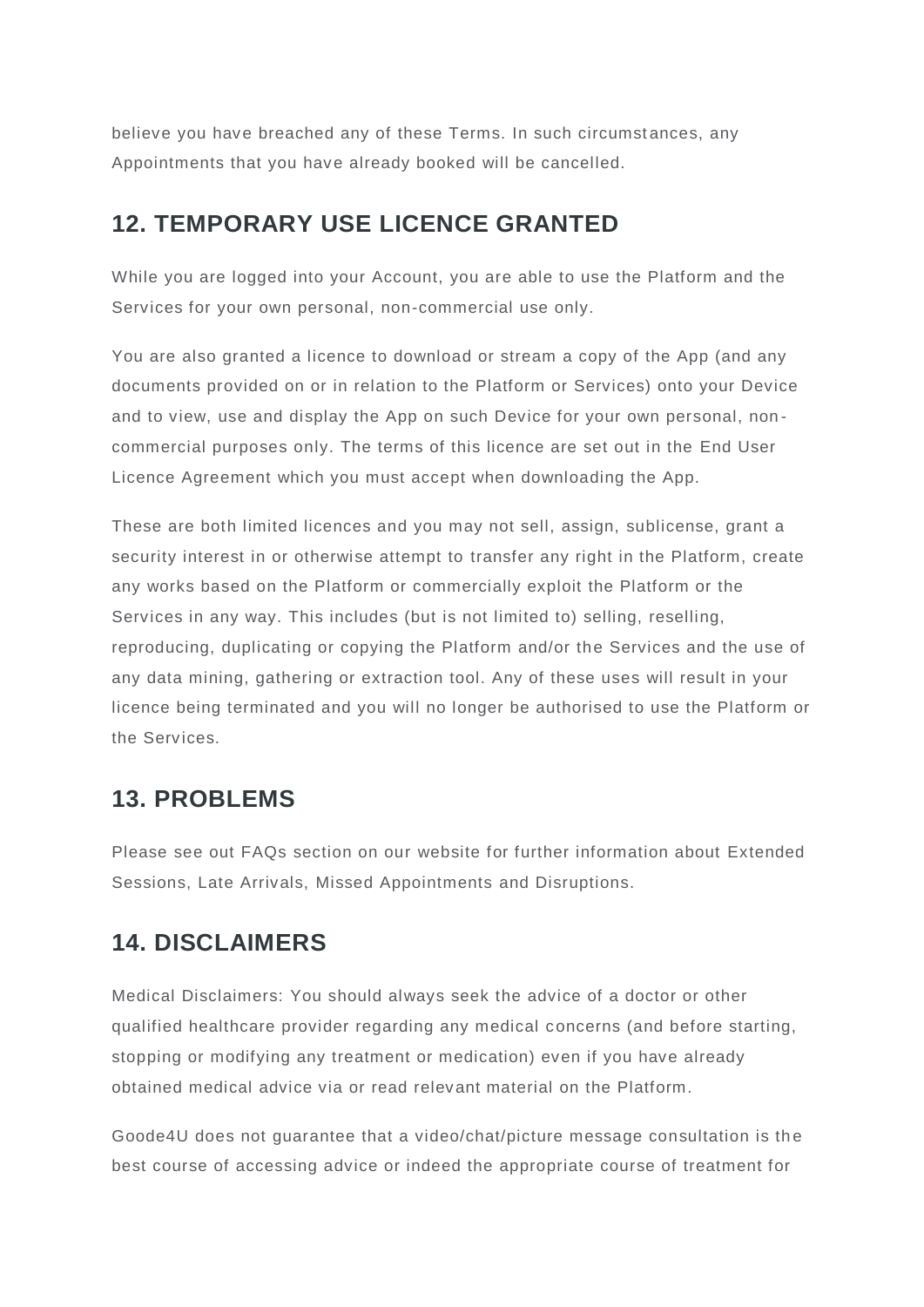your particular healthcare concern or medical issue. You agree to contact your GP immediately should your condition change or your symptoms worsen (if you are not registered with a UK doctor you agree to contact your local walk -in centre or hospital for advice). In an emergency, you should contact your nearest emergency services centre immediately.

Content Disclaimers: Any information on our Platform or in any communications from us (other than advice provided by a Practitioner during an Appointment) is for general educational and informational purposes only and is not intended to amount to advice on which you should rely. Such information should not be relied upon as a substitute for seeking appropriate individual medical advice or services.

Although we make reasonable efforts to update the information on the Platform, we make no representations, warranties or guarantees, whether express or implied, that the content on the Platform is accurate, complete or up to date. We accept no responsibility for any consequences relating directly or indirectly to any action or inaction you take based upon such information.

General Disclaimers: We make no warranty that the Platform or the Services will meet your requirements or that the Services will be uninterrupted, 100% secure or error-free, or that defects, if any, will be corrected. We are not responsible for transmission errors or any corruption or compromise of data carried over loc al or interchange telecommunication carriers.

We will take all reasonable precautions to protect against failure of our equipment and software and will perform regular back-ups of all data stored. You acknowledge and accept that in the event restoration of data from backup is necessary, it may take several days to complete such restoration of data and resume operation of the Platform and/or the Services, in which circumstances any booked Appointments shall be deemed a Disrupted Appointment.

We do not quarantee that the Platform will be secure or free from bugs or viruses. You are responsible for configuring your Devices in order to access the Platform. You should use your own virus protection software.

WE MAKE NO REPRESENTATIONS OR WARRANTIES ABOUT: THE SATISFACTION OF GOVERNMENT REGULATIONS REQUIRING DISCLOSURE OF INFORMATION ON PRESCRIPTION DRUG PRODUCTS; OR ANY TREATMENT,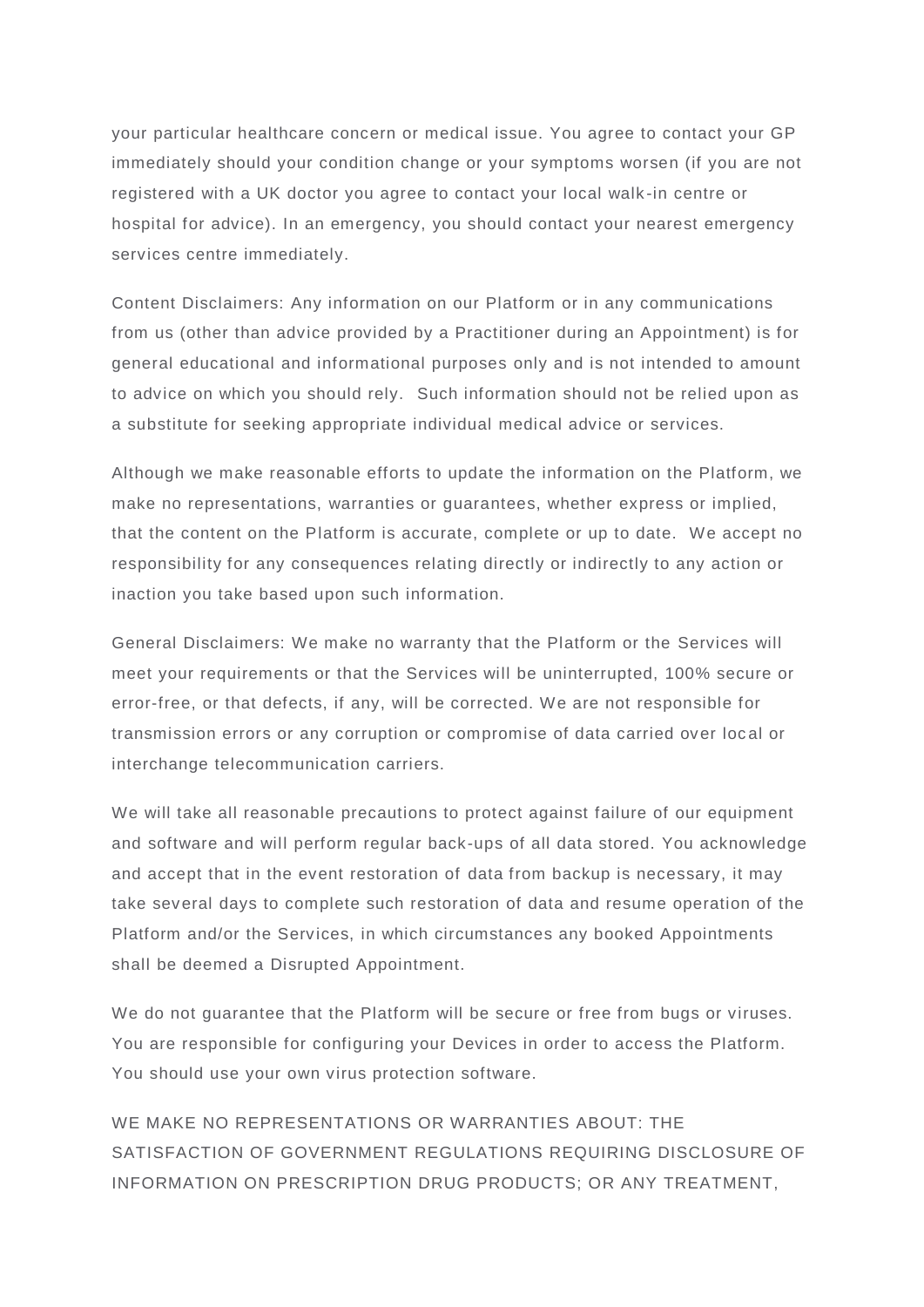#### ACTION OR APPLICATION OR PREPARATION OF MEDICATION BASED ON INFORMATION OFFERED OR PROVIDED VIA THE PLATFORM OR SERVICES.

We do not endorse the promotions, products or services of any third parties, nor do we warrant or validate the accuracy of any third party advertisements, promotions, communications or other materials. We do not assume any responsibility or liability for the accuracy of information contained on any third party web sites.

## **15. OUR RESPONSIBILITY FOR LOSS OR DAMAGE SUFFERED BY YOU**

We are responsible to you for foreseeable loss and damage caused by us. If we fail to comply with these Terms, we are responsible for loss or dam age you suffer that is a foreseeable result of our breaking this contract or our failing to use reasonable care and skill, but we are not responsible for any loss or damage that is not foreseeable. Loss or damage is foreseeable if either it is obvious that it will happen or if, at the time the contract was made, both we and you knew it might happen.

We do not exclude or limit in any way our liability to you where it would be unlawful to do so.This includes liability to compensate you for death or personal i njury caused by our negligence or the negligence of our employees, agents or subcontractors; or for fraud or fraudulent misrepresentation.

Whilst the Practitioners are independent contractors and not employees of Goode4U we ensure that each of the Practitioners holds appropriate medical indemnity insurance to cover them in respect of claims arising from the provision of medical advice by them via the Platform.

Liability for damage to your Device or digital content. If defective digital content which we have supplied damages your Device or digital content belonging to you and this is caused by our failure to use reasonable care and skill we will either repair the damage or pay you compensation. However, we will not be liable for damage which you could have avoided by following our advice to apply an update offered to you free of charge or for damage which was caused by you failing to correctly follow installation instructions or to have in place the minimum system requirements advised by us.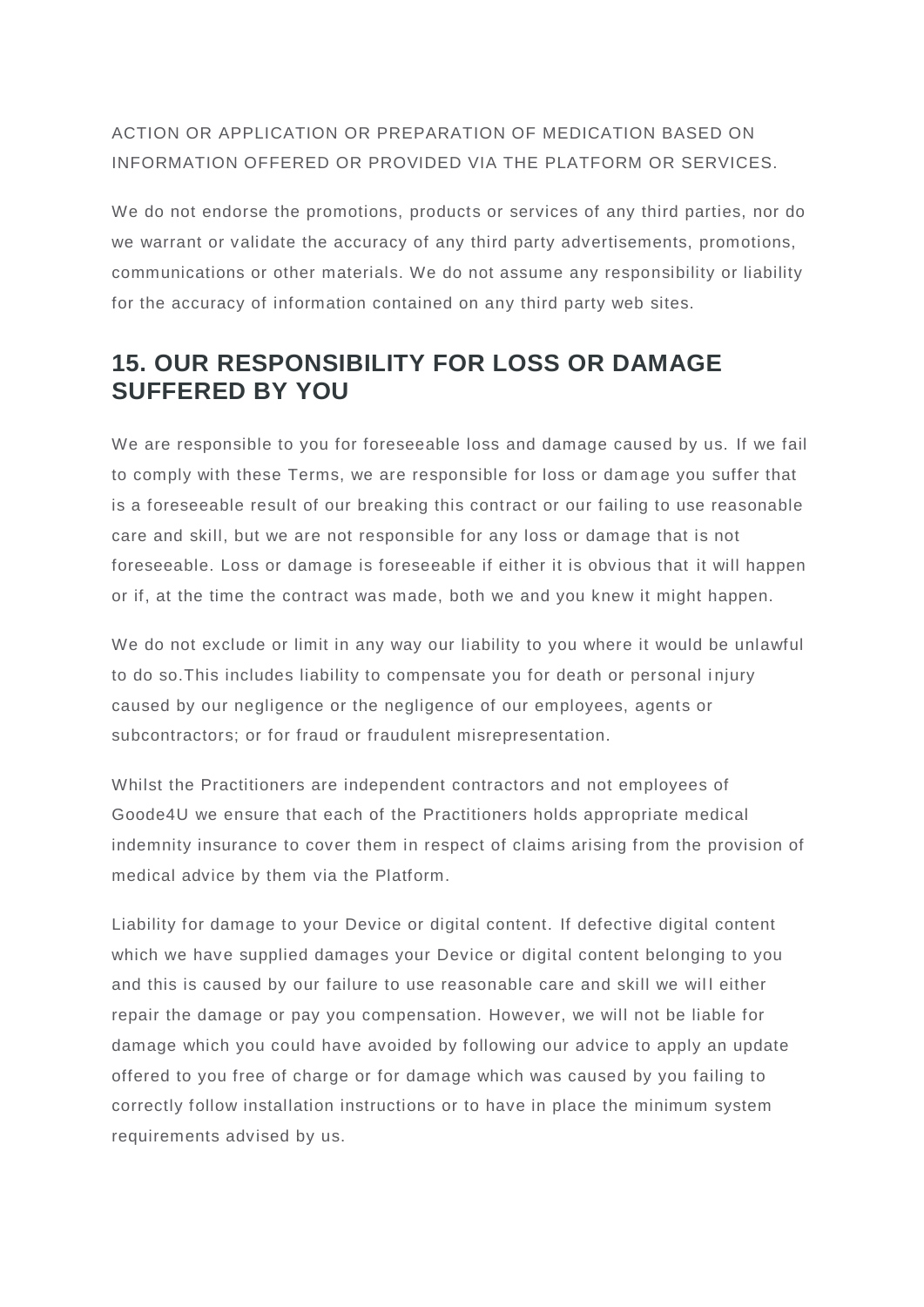No liability for inability to use the Platform / reliance on any content. Subject to 'We do not exclude or limit in any way our liability to you where it wo uld be unlawful to do so'we will not be liable to you for any loss or damage, whether in contract, tort (including negligence), breach of statutory duty, or otherwise, even if foreseeable, arising in connection with:

- inability to use the Platform; or
- use of or reliance on any content displayed on the Platform.

We are not liable for business losses. We only supply the Services for domestic and private use. If you use the Services for any commercial, business or re -sale purpose we will have no liability to you for any loss of profit, loss of business, business interruption, or loss of business opportunity.

# **16. CIRCUMSTANCES OUTSIDE OUR CONTROL**

We shall not be responsible if the supply of the Services is delayed or prevented by circumstances outside our reasonable control. If this happens we will contact you as soon as possible to let you know and we will take steps to minimise the effect of the delay or failure. Where the delay means that we cannot supply the Services in respect of an Appointment that you have already booked, we will try to offer you an alternative Appointment. If there is a risk of substantial delay, you may Contact us (see Section 2) to cancel your Account and/or cancel any Appointments.

# **17. TERMINATION OF OUR CONTRACT WITH YOU AND CONSEQUENCES**

Our right to terminate. We may end the contract between us, terminating your right to use the Platform or the Services, if:

- you do not, within a reasonable time of us asking for it, provide us with information that is necessary for us to provide the Services, for example valid contact details;
- you seriously (as determined by us) or repeatedly breach any of these Terms or our Fair Usage Policy (see Schedule 1, below).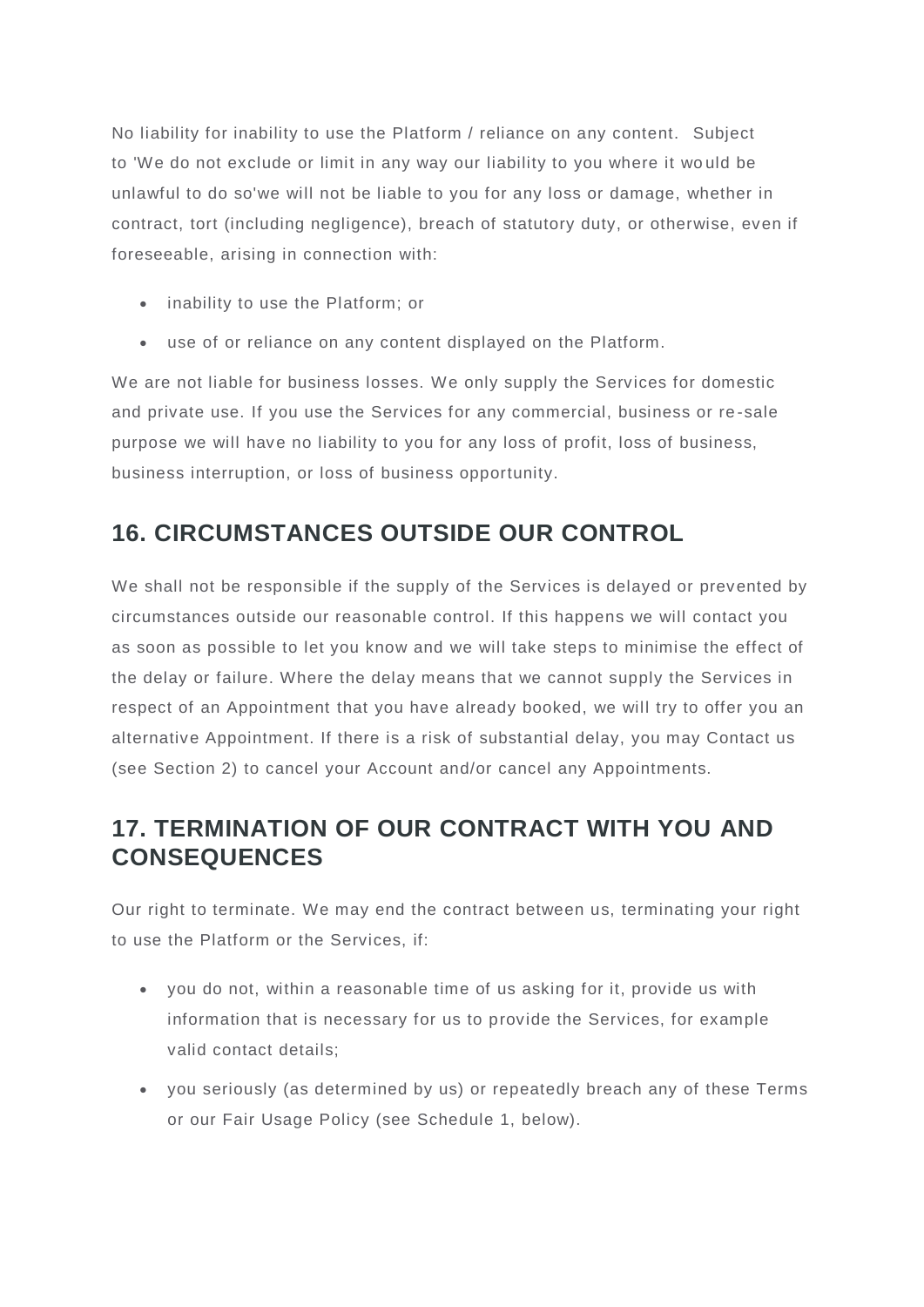You must compensate us if you break the contract. If we end the contract in the situations set out in the circumstances above we may deduct or charge you reasonable compensation for the net costs we will incur as a result of your breaking the contract.

We may withdraw the Services. We may write to you to let you know that we are going to stop providing the Services. We will try to let you know in advance of our stopping the supply of the Services.

We will advise you of any termination or suspension via the contact email held as part of your Account.

Your right to terminate. You may cancel an Appointment and/or cease using the Platform at any time.

How to cancel an Appointment / terminate Services. You may cancel an Appointment / terminate Services via the Platform or by Contacting Us.

Consequence of termination. On termination of your Account for whatever reason, we have the right to delete all data, files or other information relating to you that we store or control for any reason, subject to UK law concerning the keeping and maintenance of your EMR and relevant data protection laws. Please see our Privacy Policy (https://www.goode4u.com/privacy-policy) for further information.

# **18. INTELLECTUAL PROPERTY**

We are the owner or the licensee of all intellectual property rights in the Platform, and in the material published on it. These works are protected by copyright laws and treaties around the world. All such rights are reserved.

You may print off one copy, and may download extracts, of any page(s) from our Platform for your personal (non-commercial) use. You must not modify the paper or digital copies of any materials you have printed off or downloaded in any way, and you must not use any illustrations, photographs, video or audio sequences or any graphics separately from any accompanying text. Our status (and that of any identified contributors) as the authors of content on our Platform must always be acknowledged.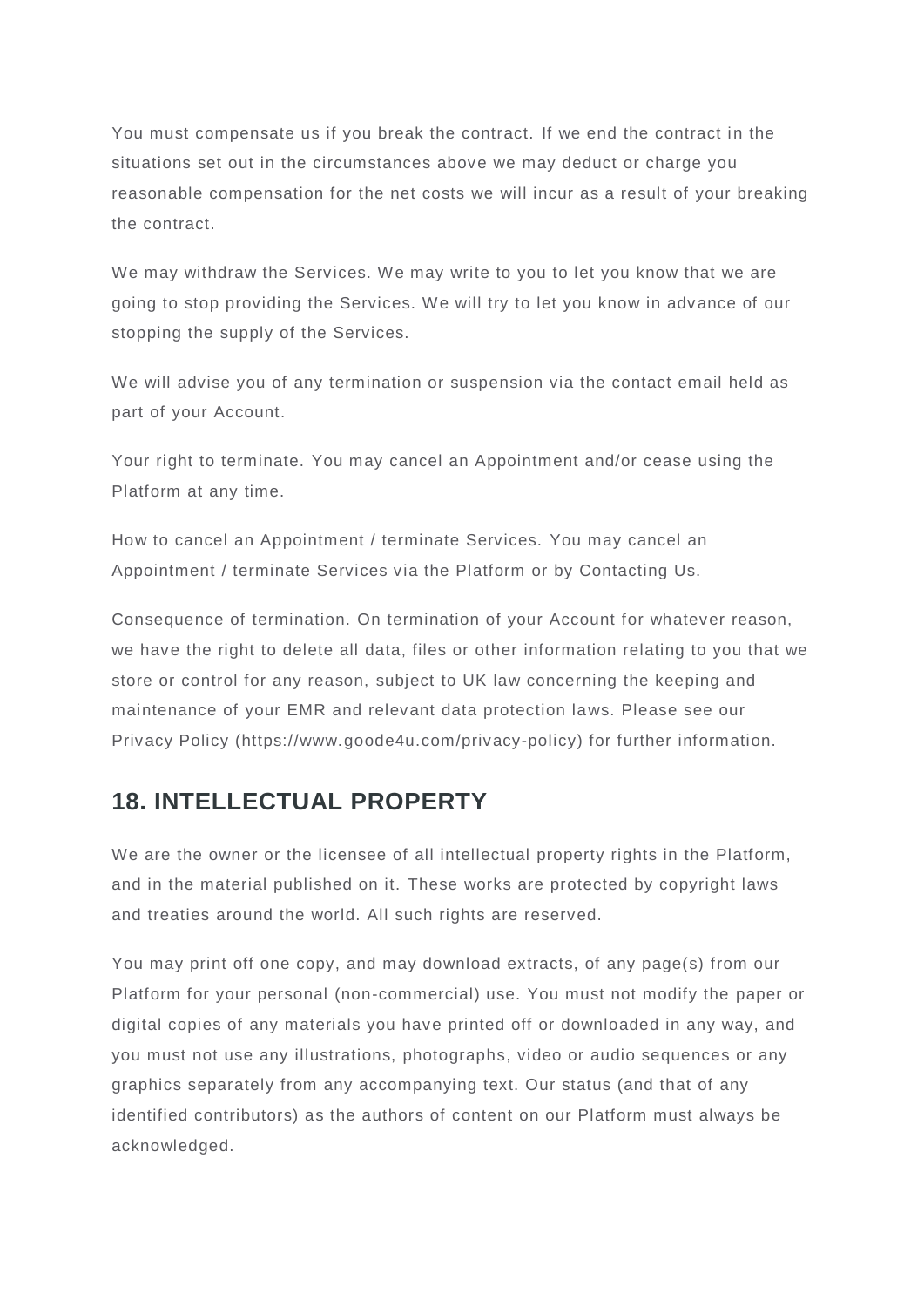If you print off, copy or download any part of our Platform in breach of these Terms or otherwise breach our intellectual property rights, your right to use our Platf orm will cease immediately and you must, at our option, return or destroy any copies of the materials you have made.

### **19. OTHER IMPORTANT TERMS**

We may transfer our rights and obligations to someone else. We may transfer our rights and obligations under these Terms to another organisation. We will always tell you in writing if this happens and we will ensure that the transfer will not affect your rights under the contract you have with us.

You need our consent to transfer your rights to someone else. You may only transfer your rights or your obligations under these Terms to another person if we agree to this in writing.

Nobody else has any rights under these Terms. No other person shall have any rights to enforce any of these Terms

If a court finds part of these Terms illegal, the rest will continue in force. Each of the paragraphs of these Terms operates separately. If any court or relevant authority decides that any of them are unlawful, the remaining paragraphs will remain in full force and effect.

Even if we delay in enforcing these Terms, we can still enforce them later. If we do not insist immediately that you do anything you are required to do under these Terms, or if we delay in taking steps against you in respect of your breaching these Term, that will not mean that you do not have to do those things and it will not prevent us taking steps against you at a later date.

Which laws apply to these Terms and where you may bring legal proceedings. These Terms are governed by English law and you can bring legal proceedings in respect of the Platform and/or the Services in the English courts. If you live in Scotland you may alternatively bring legal proceedings in Scotland. If you live in Northern Ireland you may alternatively bring legal proceedings in Northern Ireland.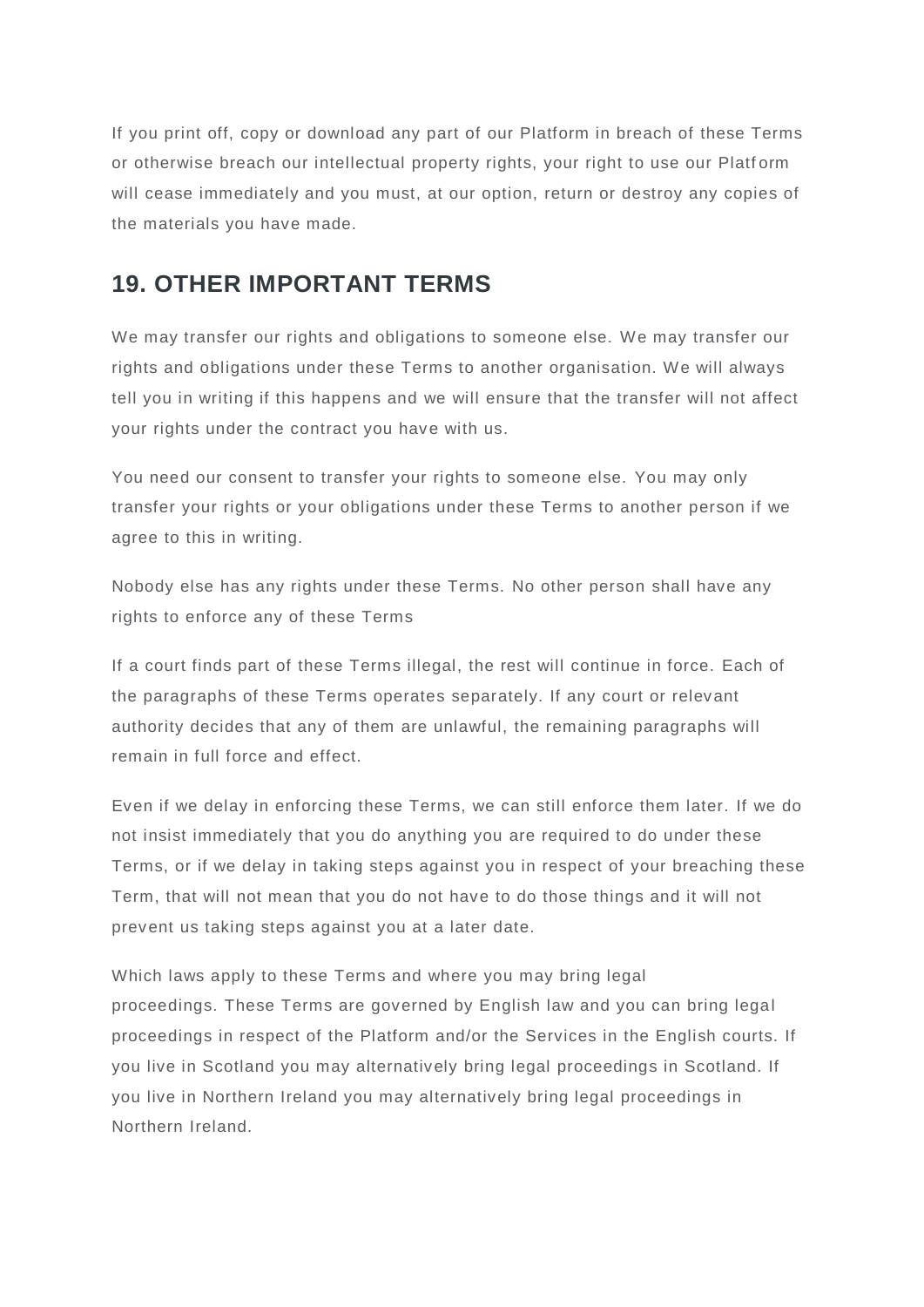## **20. DEFINITIONS**

The following defined terms apply to these Terms.

Appointment means an appointment for a consultation with a Practitioner via the Platform, which shall be limited to 20 minutes in total (i.e. two 10 minute Sessions) subject to any further extensions in accordance with the relevant terms.

Device means the computer, laptop, smartphone or tablet computer that you use to connect to the Platform.

EMR means your Electronic Medical Records as more particularly described above (see Section 8).

NHS Patient means a patient who uses the Platform to access NHS Funded primary care services in accordance with the terms for NHS Patients.

Practitioner(s) means the participating doctor(s) who give medical advice and provide you with related administrative services including referrals and sick notes via the Platform.

Private Patient means a self-funded patient who accesses the Services in accordance with the terms for Private Patients.

Services has the meaning set out in clause 3 and as further described the Platform.

Session means a 10 minute consultation with a Practitioner via the Platform.

You means the individual using the Platform to access the Services

Working Day means a day that is not a Saturday, Sunday or public holiday, when the banks in London are open for business.

### **SCHEDULE 1**

#### **Fair Usage Policy**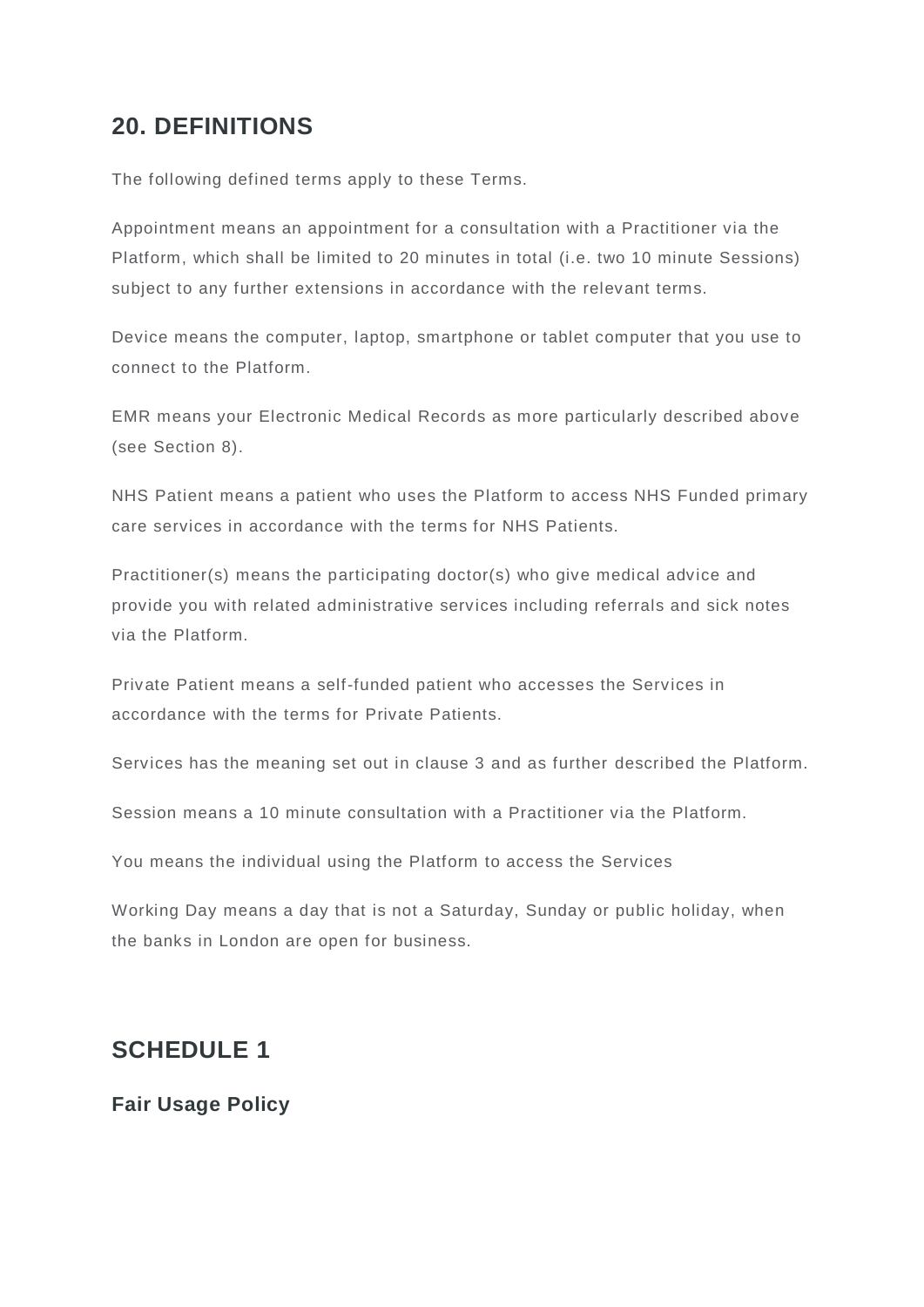Our Fair Usage Policy is designed to prevent fraud, abuse of Memberships and to ensure that everyone who wishes to use our Services is able to access a UK doctor as fast and safely as possible.

#### **Unlawful, prohibited or unusual activities (non-exhaustive list)**

You are not permitted to (or permit anyone else to):

- a. use the Platform or Services in any unlawful or fraudulent way and/or for any unlawful, fraudulent or inappropriate purpose;
- b. use the Platform or the Services for the purpose of harming or attempting to harm minors in any way;
- c. post or transmit a message (written, verbal or via video) under a false name or use our network resources to impersonate another person or misrepresent authorisation to act on behalf of others (including but not limited to Practitioners) or Goode4U. All messages transmitted via the Platform should correctly identify the sender and you may not attempt to alter the origin of email messages or postings;
- d. allow another person or entity to use your Account, username or password (unless a permitted minor) ;
- e. market, promote or solicit the Services except as expressly permitted by these Terms;
- f. distribute chain letters or unsolicited bulk electronic mail ("spamming") via the Platform, to Goode4U or to any third party allegedly on behalf of Goode4U;
- g. attempt to undermine the security or integrity of computing systems or networks of Goode4U, the Platform or any sites or platforms accessed through or via the Platform, and you must not attempt to gain unauthorised access;
- h. harvest or collect data about any other individual who uses the Platform;
- i. post or transmit any data, materials, content or information which is threatening, false, misleading, abusive, defamatory, derogatory, pornographic or profane, or that contains or promotes any virus, worm, Trojan horse, time bomb or other computer programming or code that is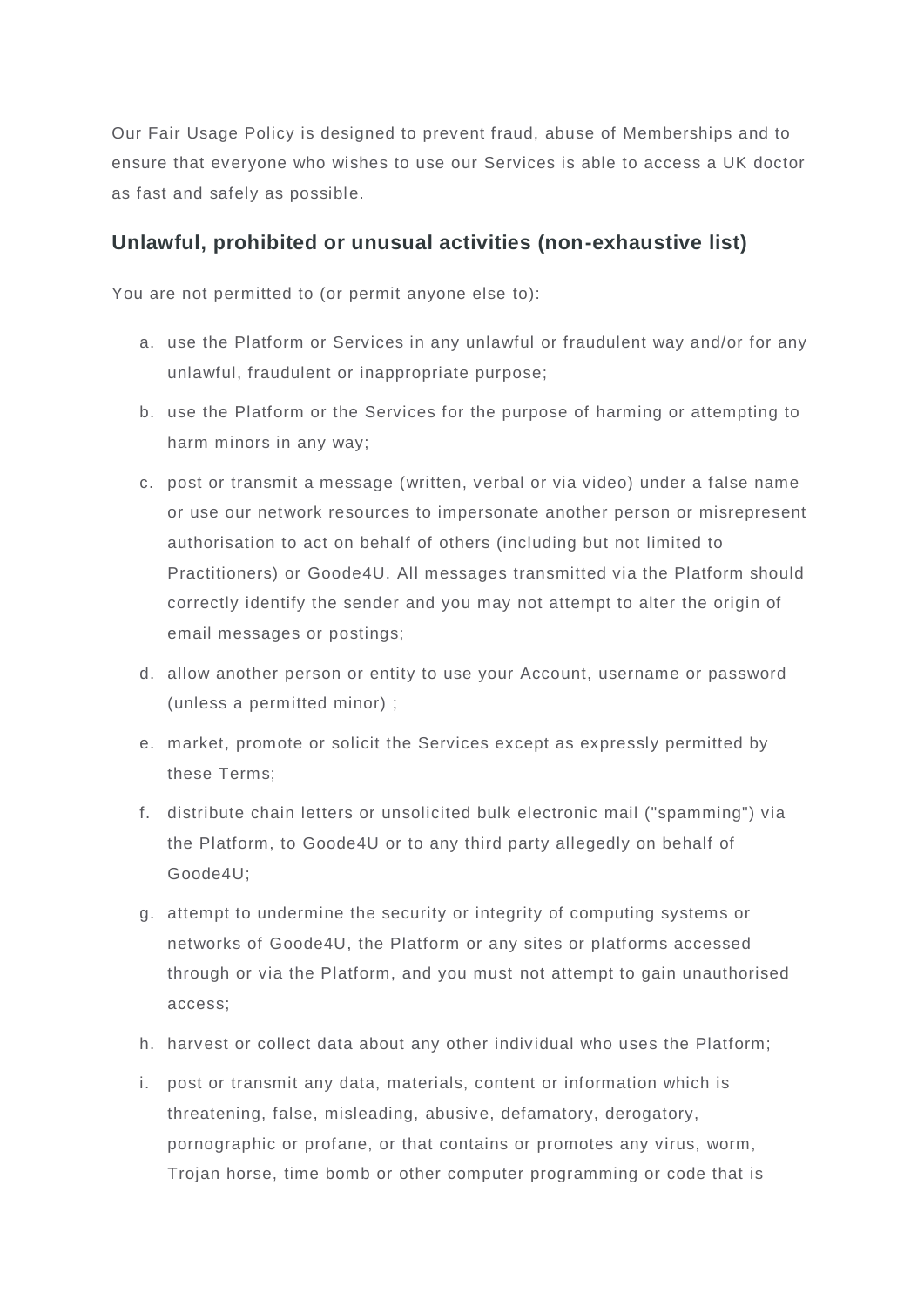designed or intended to damage, destroy, intercept, download, interfere, manipulate or otherwise interrupt or expropriate the Platform and/or the Services;

- j. tamper, hack, spoof, copy, modify or otherwise corrupt or attempt to gain unauthorised access to the administration, security or proper function of the Platform and/or the Services, or the server on which the Platform or related materials are stored or any server, computer or database connected to the Platform. You will not use robots or scripts with the Platform;
- k. attempt to reverse engineer, reverse assemble, reverse compile, decompile, disassemble, translate or otherwise alter, defraud or create false results from any executable code or information on or received by this Platform. You agree to have anti-virus and/or anti-spyware software running that is set to override the Internet browser's cookie setting;
- l. upload or provide any information to the Platform or any Practitioner in breach of any third party's intellectual property rights and/or any obligation of confidentiality or contractual duty owed to any third party; or
- m. reproduce, duplicate, copy or sell any part of the Platform in contravention of the provisions of our Terms.

#### **Breach of this Fair Usage Policy**

When we consider that a breach of this Fair Usage Policy has occurred, we may take such action as we deem appropriate.

Failure to comply with this Fair Usage Policy constitutes a material breach of our Terms upon which you are permitted to use our Platform, and may result in our taking all or any of the following actions (at our sole discretion):

- Deletion of any information provided by you that we deem in our sole discretion to be fraudulent, abusive, defamatory, obscene or in violation of any third party intellectual property right.
- Suspension or termination of your contract for the Services / Membership. Where we consider it reasonable and at out complete discretion, we may provide you with a notice of improper behaviour before suspending, terminating or offering alternative Services, as we deem appropriate.